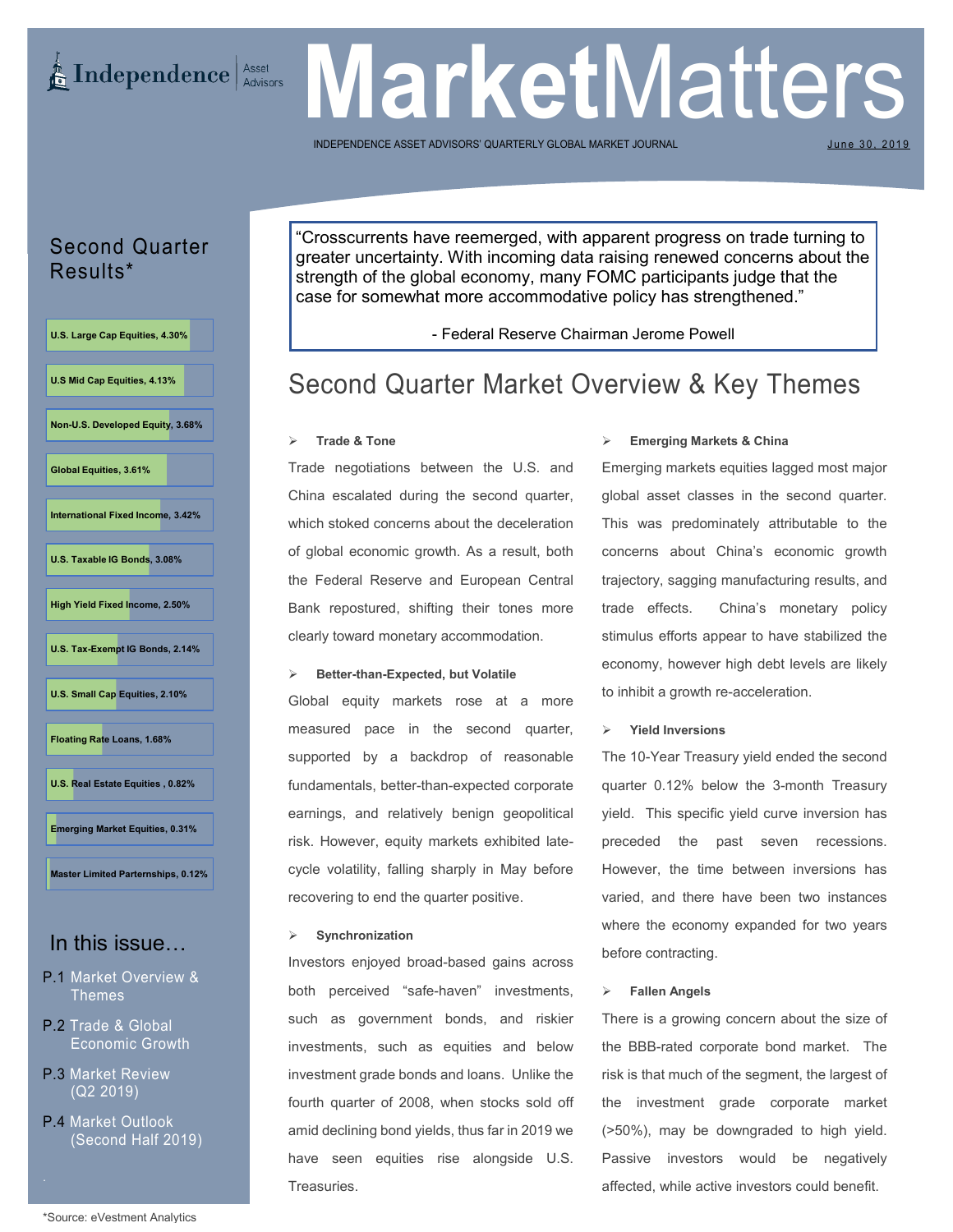### **Trade & Global Economic Growth**

- The U.S. is firmly in the "late" stage of the business cycle, but there appear to be no catalysts or "bubbles" that would result in a near-term "hard landing" recession, despite a yield curve inversion and trade-policy friction.
- China, which is shown as being in the trough, or "recession" phase of the business cycle, appears to have stabilized its economic growth trajectory with assistance from its government stimulus. However, high debt levels and trade may offset stimulus measures.



The chart above is intended to demonstrate that the global economy is slowing. There is a multitude of factors that may be contributing to the current state of economic growth, including Brexit, faltering manufacturing and the disappearance of fiscal stimulus from U.S. tax cuts. However it appears certain that the synchronized deceleration in global industrial production and trade-policy friction between the U.S. and China are weighing on global growth. In this section we briefly focus on trade, and the specific impact of tariffs.

Beginning in March 2018, the U.S. imposed a series of tariffs on steel and aluminum imports (all countries except Australia). In July 2018, the U.S. extended the first in a series of tariffs on imports from China. The specific targeting of China was in retaliation for China's refusal to change intellectual property rights-related acts, policies and practices that the Office of the U.S. Trade Representative (USTR) had determined were adversely affecting U.S. companies. The U.S. has recently established a truce with China, which stabilizes tariffs but does not reduce them, and maintains that additional tariffs will be imposed if China continues to fail to implement a long list of changes to its intellectual property rights policies and practices, and to narrow its trade surplus with the U.S.

The escalation of tariffs by the U.S. (both actual and threatened), as well as the retaliatory tariffs imposed by its trading partners, seems to have had an impact on global producers, consumers, workers and the markets. While it is too soon to quantify the direct GDP impact, the trade war is clearly reshaping global trade. Recently released data show that China's economic growth has slumped to its lowest level in 30 years, as the country has reported a fall in both exports and imports. China's global exports fell 1.3% year-on-year for the first half, while imports declined 7.3%, and exports and imports to and from the U.S. declined 8.1% and 30%, respectively. The trade war is also impacting the global automotive industry and information technology companies. For example, Apple (AAPL) sales in China dropped 21.5% year-overyear in the second quarter as a result of tariffs, not as a result of diminished product demand.

The U.S. Administration argues that its implementation of tariffs and quotas have nothing to do with the slowdown in the global economy, yet institutions such as the International Monetary Fund suggest that "the escalating trade tensions are the largest risk out there." Tom Orlik, Chief Economist at Bloomberg Economics, argues that "The U.S. economy is already suffering as China's tariffs hit sales of agricultural products. Inability – in the short term – to fill the gap left by Chinese products means a second blow as U.S. manufacturing firms miss crucial inputs into the production process. As the economic iron curtain falls, it's not just those on the Chinese side that are suffering."

It may be too early to tell if trade wars are to blame for the positioning of the countries shown above on the economic growth chart, but there is no doubt they are affecting global trade flows.

#### What are tariffs anyway?

A tariff, by definition, is a tax to be paid on a particular class of imports. Money collected under a tariff is called a duty, or customs duty. Tariffs are used as a tool by governments to generate revenue or to protect domestic industries from competition. At their most basic level, tariffs make foreign goods more expensive to domestic consumers, causing a decline in imports, a decline in the supply of the good, and a resulting increase in the price of the good. The price increase usually motivates domestic producers to increase output of the product. A contrarian view of tariffs is that they interfere with free market ideals by diverting resources to domestic industries that are less efficient than foreign producers.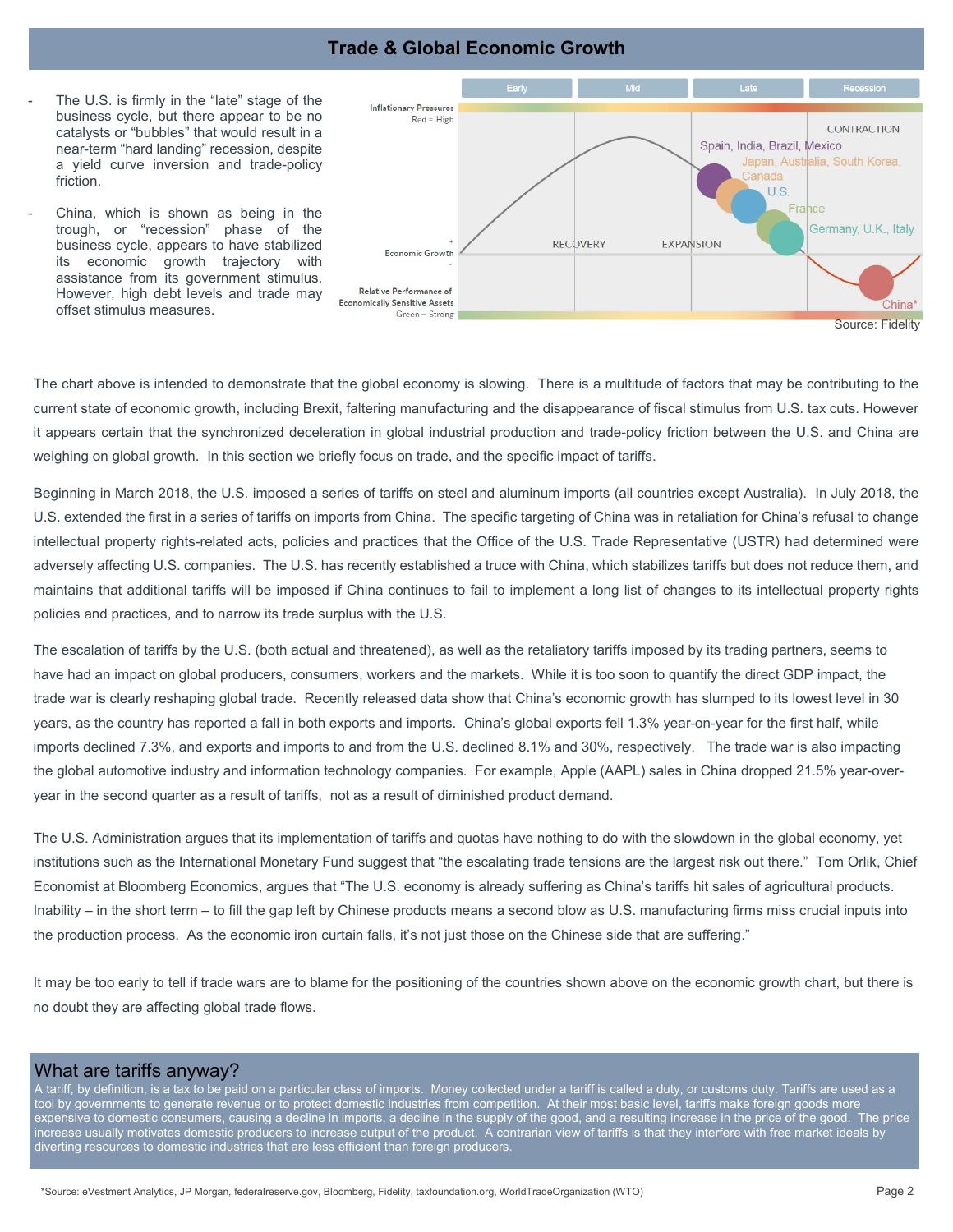# 2019 Global Yield & Asset Class Review



#### **U.S. Equities**

The S&P 500 Index gained 4.3% in the second quarter, improving its year-to-date return to 18.5%. This is the best first half return for the index since 1997, and an unexpected result considering the headwinds pressuring U.S. stocks. In our opinion, the stock market rally is a result of a combination of factors, including lower global interest rates, an adjustment of U.S. monetary policy from tightening to accommodative, modestly increasing earnings growth, and a stronger than expected recovery from the fourth quarter correction.

#### **Midstream MLPs**

Energy infrastructure investments managed to remain positive in the second quarter despite a crude oil sell-off that saw oil prices plummet from \$66 to \$51. We are encouraged by the resiliency of midstream energy companies during this period, as the correlation to oil has noticeably increased over the years. We believe the neutral result during a challenging period, and the 17.0% gain year-to-date, is the result of record earnings, strong fundamentals, growing distributions, and record high debt coverage ratios (partnership "cushion" to pay distributions).

#### **U.S. REITs**

Returns for U.S. REIT common equity were muted but positive during the second quarter, an adequate result during a choppy market. Easing interest rates were a notable factor underlying second quarter returns for REIT senior securities, including both unsecured bonds and perpetual

preferred equity. For common equity investors, there were distinctive performance differences by property type, with underlying themes and influences reflecting company specific factors.

#### **Foreign Equities**

Developed non-U.S. equities and emerging markets equity indexes diverged in the second quarter, with the MSCI EAFE Index and MSCI EM Index gaining 3.7% and 0.6%, respectively. International developed markets rallied as both the U.S. Federal Reserve and European Central Bank signaled they would take measures to combat slowing economic growth. The prospect of more accommodative monetary policy, partnered with an acknowledgement that risks associated with trade tensions would be addressed, supported developed markets. Emerging Markets were suppressed by Chinese growth trajectory concerns, weak manufacturing and trade fears, and high debt levels.

#### **U.S. Investment Grade Bonds**

The Barclays U.S. Aggregate Bond Index gained 3.1% in the second quarter. The index finished the period yielding 2.5%, which is down from 3.3% at year-end, and 0.3% lower quarter-over-quarter. In terms of attribution, investment grade corporate bonds performed best, gaining 4.5%, followed by commercial mortgage backed securities and Treasuries, at 3.3% and 3.0%, respectively. While all segments were positive, asset backed securities lagged, returning only 1.7%. In terms of spreads, the Barclays aggregate has tightened 8 basis points year-to-date, and the Index is trading at \$104.7.

#### **U.S. Municipal Bonds**

U.S. tax-exempt bonds have performed well, gaining 2.1% in the second quarter and 5.1% year-to-date. Municipals are very expensive, trading at a \$110 premium to par, but offer an attractive tax-equivalent yield of 3.4% (on a 2.0% yield). In terms of attribution, BBB-rated municipals provided the best return during the quarter, up 2.9%, and the 5-year and 10-year indexes returned 1.7% and 2.2%, respectively.

#### **U.S. High Yield Bonds**

High yield bonds have participated in the equity rally, gaining 2.5% during the second quarter and 10.0% year-to-date. BB-rated bonds are trading at a \$103 premium, while CC-rated bonds are considerably less expensive at \$83. Yields for these issues were 4.5% and 11.8%, respectively, at quarter end. Default rates remain near historical lows, but lower quality high yield is susceptible to equity market volatility.

#### **U.S. Leveraged Loans**

Despite heightened liquidity concerns, bank loans performed well in the second quarter, gaining 1.7%, which improves the year-to-date total return to 5.7%. Loan prices inched higher during the quarter, and the CLO market set a record for newissue volume. Loan prices have trended higher since the financial crisis, with the average bid of the S&P/LSTA Index ending June at \$99 overall. This asset class is no longer "cheap," and with a 100% probability of a rate reduction, bank loans are likely to offer a lower rate of income to current and prospective investors.